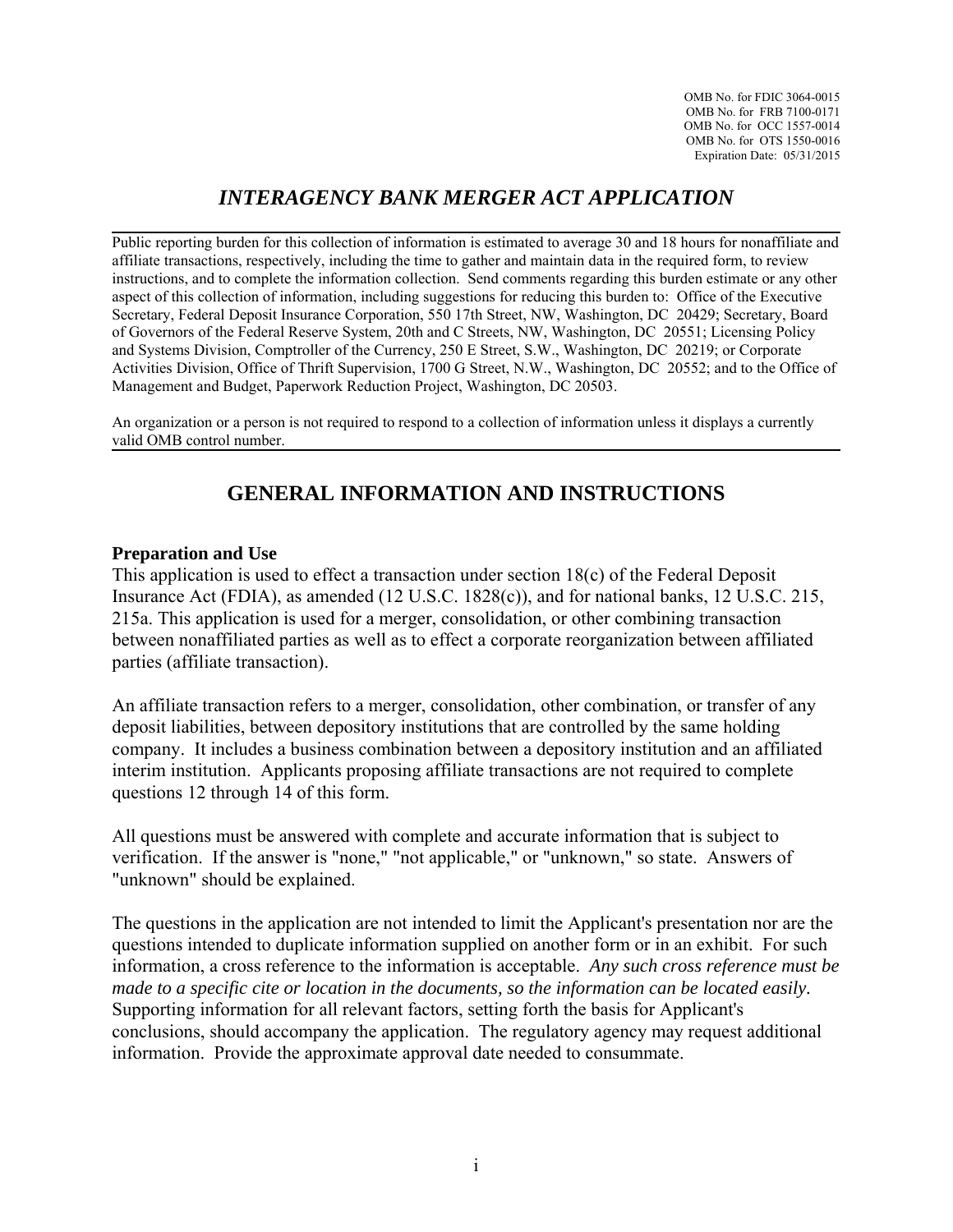For additional information regarding the processing procedures and guidelines and any supplemental information that may be required, please refer to the appropriate regulatory agency's procedural guidelines (i.e., *Comptroller's Licensing Manual*, the FDIC's Rules and Regulations [12 C.F.R. 303] and Statement of Policy on Bank Merger Transactions, or the OTS' *Application Processing Handbook*) or contact the agency directly for specific instruction. The Applicant may contact the agency directly for specific instruction or visit the website at www.fdic.gov, www.occ.treas.gov, www.ots.treas.gov, and www.federalreserve.gov.

### **Insurance Fund Conversions and Oakar Transactions**

With the prior approval of the FDIC, Section 5(d)(2) of the FDIA (12 U.S.C. 1815(d)(2)) allows an insured depository institution to convert from a Bank Insurance Fund (BIF) member to a Savings Association Insurance Fund (SAIF) member or from a SAIF to a BIF member. Insurance fund exit and entry fees apply.

Section 5(d)(3) of the FDIA (12 U.S.C. 1815(d)(3)), pertaining to Oakar transactions, permits a direct merger or a purchase and assumption transaction by which a member of BIF or SAIF assumes deposits insured by the other insurance fund subject to the satisfaction of certain conditions.

If applying for approval of a transaction covered by either Section  $5(d)(2)$  or  $5(d)(3)$ , check the appropriate box on Page 1 of this form.

## **Interim Charters and Federal Deposit Insurance**

An interim state or federal depository institution charter may be used to facilitate a merger or consolidation. An interim institution is one that does not operate independently but exists, usually for a very short period of time, solely as a vehicle to accomplish a combination (for example, to facilitate the acquisition of 100 percent of the voting shares of an existing depository institution). The processing procedures and guidelines for chartering an interim institution may be found in the guidelines of the appropriate regulatory agency.

Applicants should contact the FDIC to discuss relevant deposit insurance requirements. An application for deposit insurance is not required in connection with a merger (other than a purchase and assumption) between a federally chartered interim institution and an existing FDIC-insured depository institution, including those instances in which the resulting institution is to operate under the charter of the federal interim institution. However, an application for deposit insurance is required if a state-chartered interim bank or savings association is to be insured. Mergers between an FDIC-insured institution and a noninsured institution are subject to FDIC approval under section  $18(c)(1)$  of the FDIA (12 U.S.C. 1828(c)(1)).

In making its determination to grant deposit insurance under section 5(a) of the FDIA (12 U.S.C. 1815(a)), the FDIC will consider the factors enumerated in section 6 of the FDIA (12 U.S.C. 1816). If applying for deposit insurance under section 5(a), check the appropriate boxes on the top of Page 1 of this form and include with this application any additional relevant information.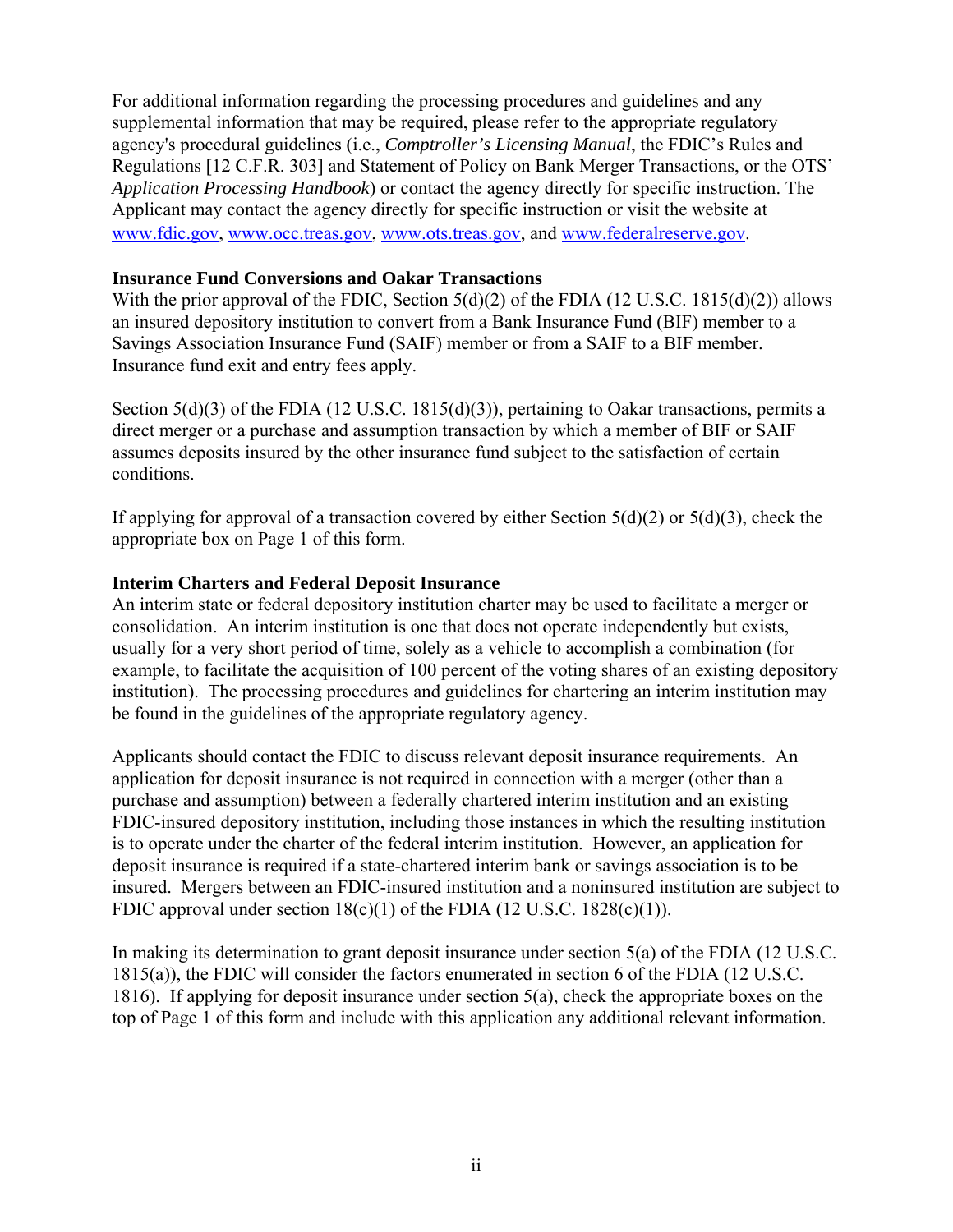## **Establishment of Branches and Branch Closings**

This Interagency Bank Merger Act Application will be deemed to constitute an application pursuant to section 9 of the Federal Reserve Act (12 U.S.C. 321) in the case of state member banks, section 18(d) of the FDIA (12 U.S.C. 1828(d)) for other state-chartered banks, and 12 U.S.C. 36 for national banks to operate the Target Institution's branches.

If a branch is closed as a result of a merger, consolidation, or other combination, refer to the Interagency Policy Statement on Branch Closings and applicable law for branch closure notice requirements (12 U.S.C. 1831r-1).

### **Notice of Publication**

An Applicant must publish notice of the proposed acquisition in a newspaper of general circulation in the community or communities in which the main office of each of the parties to the transaction is located (12 U.S.C. 1828(c)(3)). Contact the appropriate regulatory agency for the specific requirements of the notice of publication.

## **Electronic Submission**

In addition to an original application and the appropriate number of signed copies, the regulatory agencies would like to have an electronic copy of the information in the application, especially of the financial projections. Submission of an electronic copy is voluntary. It will be used only for internal review and processing and will not be released to the public. The electronic copy may be provided on a computer diskette, using common word processing and spreadsheet software. For E-mail submissions, contact the appropriate regulatory agency for instructions and information about secure transmission of confidential material.

## **Confidentiality**

Any Applicant desiring confidential treatment of specific portions of the application must submit a request in writing with the application. The request must discuss the justification for the requested treatment. The Applicant's reasons for requesting confidentiality should specifically demonstrate the harm (for example, loss of competitive position, invasion of privacy) that would result from public release of information (5 U.S.C. 552). Information for which confidential treatment is requested should be: (1) specifically identified in the public portion of the application (by reference to the confidential section); (2) separately bound; and (3) labeled "Confidential." The Applicant should follow the same procedure when requesting confidential treatment for the subsequent filing of supplemental information to the application.

The Applicant should contact the appropriate regulatory agency for specific instructions regarding requests for confidential treatment. The appropriate regulatory agency will determine whether the information will be treated as confidential and will advise the Applicant of any decision to make available to the public information labeled as "Confidential."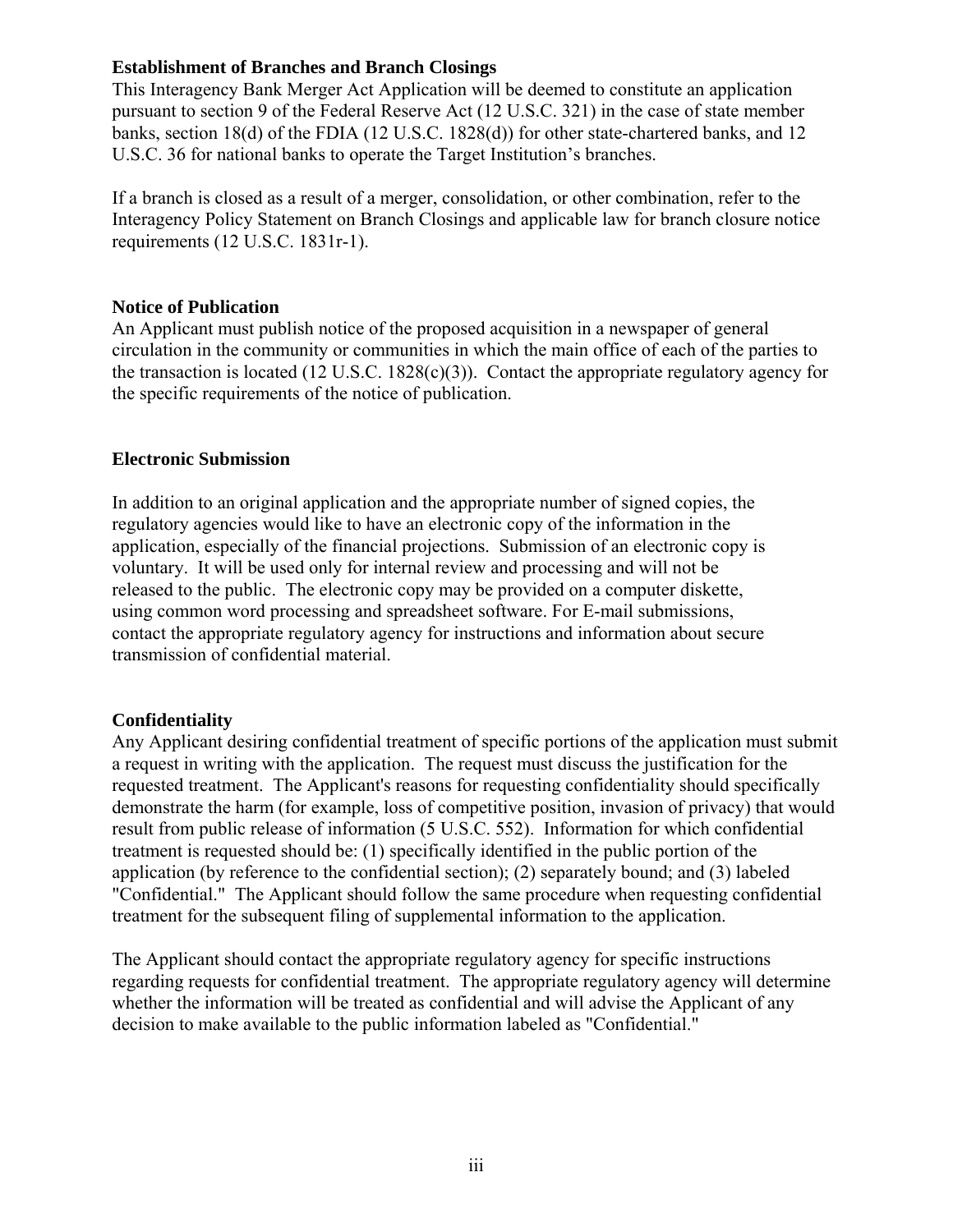## *INTERAGENCY BANK MERGER ACT APPLICATION*

Check all that apply:

| <b>Type of Filing</b>                                                                                                                           | <b>Form of Transaction</b>                                                                  | <b>Filed Pursuant To</b>                                                                                                     |
|-------------------------------------------------------------------------------------------------------------------------------------------------|---------------------------------------------------------------------------------------------|------------------------------------------------------------------------------------------------------------------------------|
| Affiliate/Corporate Reorganization<br>Combination with Interim<br>Depository Institution<br>Nonaffiliate Combination<br>Other <sub>______</sub> | Merger<br>Consolidation<br>Purchase and Assumption<br><b>Branch Purchase and Assumption</b> | 12 U.S.C. 1828(c)<br>12 U.S.C. 1815(d)(2)<br>12 U.S.C. 1815(d)(3)<br>12 U.S.C. 215, 215a<br>12 U.S.C. 1815(a)<br>ther $\_\_$ |
| <b>Applicant Depository Institution</b>                                                                                                         |                                                                                             |                                                                                                                              |
| Name                                                                                                                                            |                                                                                             | Charter/Docket Number                                                                                                        |
| City                                                                                                                                            | <b>State</b>                                                                                | ZIP Code                                                                                                                     |
| <b>Target Institution</b>                                                                                                                       |                                                                                             |                                                                                                                              |
| Name                                                                                                                                            |                                                                                             | Charter/Docket Number                                                                                                        |
| Street                                                                                                                                          |                                                                                             |                                                                                                                              |
| City                                                                                                                                            | <b>State</b>                                                                                | ZIP Code                                                                                                                     |
| <b>Resultant Institution (if different than Applicant)</b>                                                                                      |                                                                                             |                                                                                                                              |
| Name                                                                                                                                            |                                                                                             | Charter/Docket Number                                                                                                        |
| <b>Street</b>                                                                                                                                   |                                                                                             |                                                                                                                              |
| City                                                                                                                                            | <b>State</b>                                                                                | ZIP Code                                                                                                                     |
| <b>Contact Person</b>                                                                                                                           |                                                                                             |                                                                                                                              |
| Name                                                                                                                                            |                                                                                             | Title/Employer                                                                                                               |
| City                                                                                                                                            | State                                                                                       | ZIP Code                                                                                                                     |
| Telephone Number                                                                                                                                | Fax                                                                                         | Number                                                                                                                       |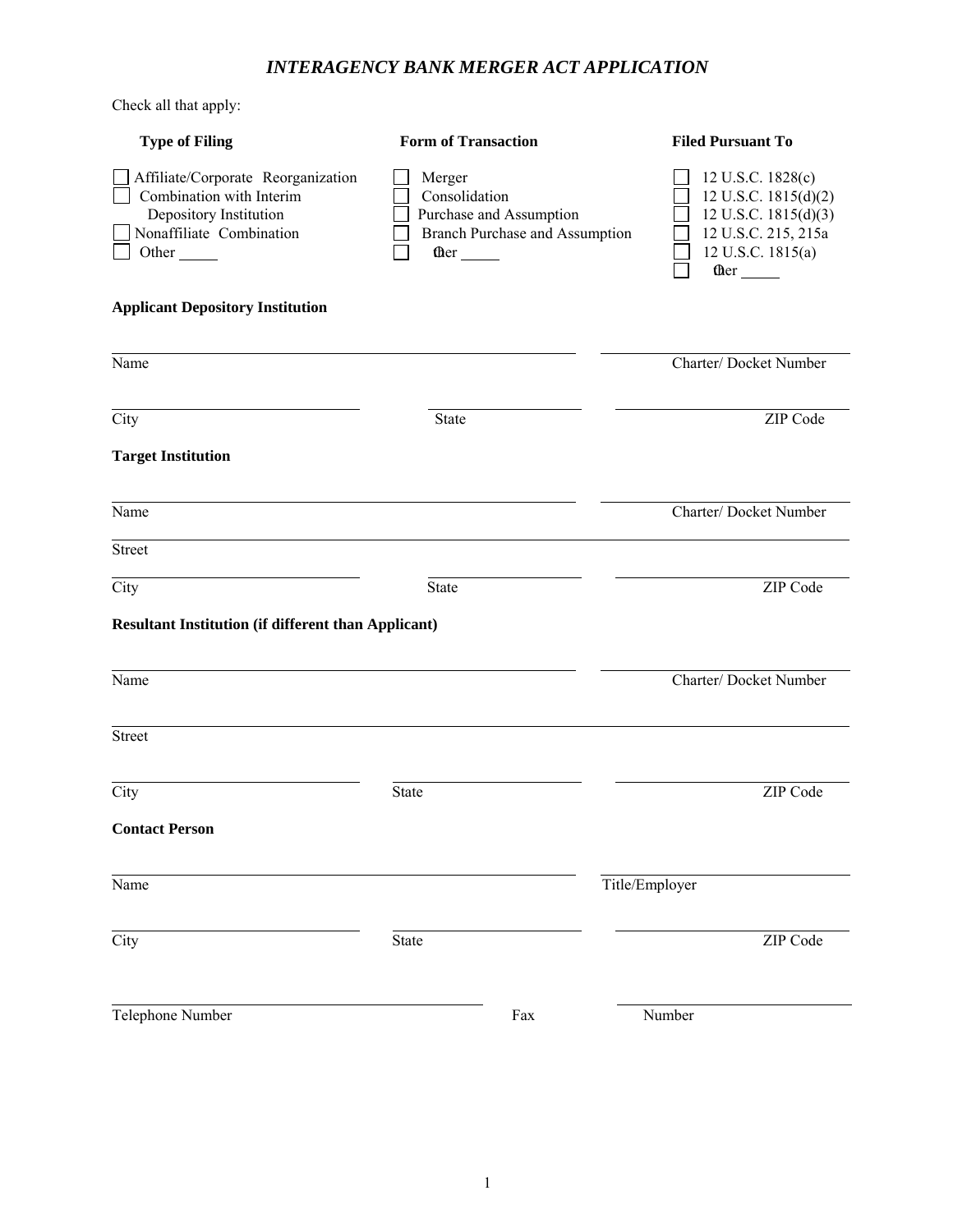## **INTERAGENCY BANK MERGER ACT APPLICATION**

- 1. Describe the transaction's purpose, structure, significant terms and conditions, and financing arrangements, including any plan to raise additional equity or incur debt.
- 2. Provide a copy of (a) the executed merger or transaction agreement, including any amendments, (b) any board of directors' resolutions related to the transaction, and (c) interim charter, names of organizers, and related documents, if applicable.
- 3. Describe any issues regarding the permissibility of the proposal with regard to applicable state or Federal laws or regulations (for example, nonbank activities, branching, qualified thrift lender's test).
- 4. Describe any nonconforming or impermissible assets or activities that Applicant or Resultant Institution may not be permitted to retain under relevant law or regulation, including the method of and anticipated time period for divestiture or disposal.
- 5. Provide the indicated financial information and describe the assumptions used to prepare the projected statements, including those about the effect of the merger transaction. Material changes between the date of the financial statements and the date of the application should be disclosed. If there are no material changes, a statement to that effect should be made.
	- a. Pro Forma Balance Sheet, as of the end of the most recent quarter and for the first year of operation after the transaction. Indicate separately for the Applicant and Target Institution each principal group of assets, liabilities, and capital accounts; debit and credit adjustments (explained by footnotes) reflecting the proposed acquisition; and the resulting pro forma combined balance sheet. Goodwill and all other intangible assets should be listed separately on the balance sheet. Indicate the amortization period and method used for any intangible asset and the accretion period of any purchase discount on the balance sheet.
	- b. Projected Combined Statement of Income for the first year of operation following consummation.
	- c. Pro Forma and Projected Regulatory Capital Schedule, as of the end of the most recent quarter and for the first year of operation, indicating:
		- Each component item for Tier 1 (Core) and Tier 2 (Supplementary) Capital, Subtotal for Tier 1 and Tier 2 Capital (less any investment in unconsolidated or nonincludable subsidiaries), Total Capital (*include Tier 3 if applicable)*.
		- Total risk-weighted assets.
		- Capital Ratios: (1) Tier 1 capital to total risk-weighted assets; (2) Total capital to total risk-weighted assets; and (3) Tier 1 capital to average total consolidated assets (leverage ratio).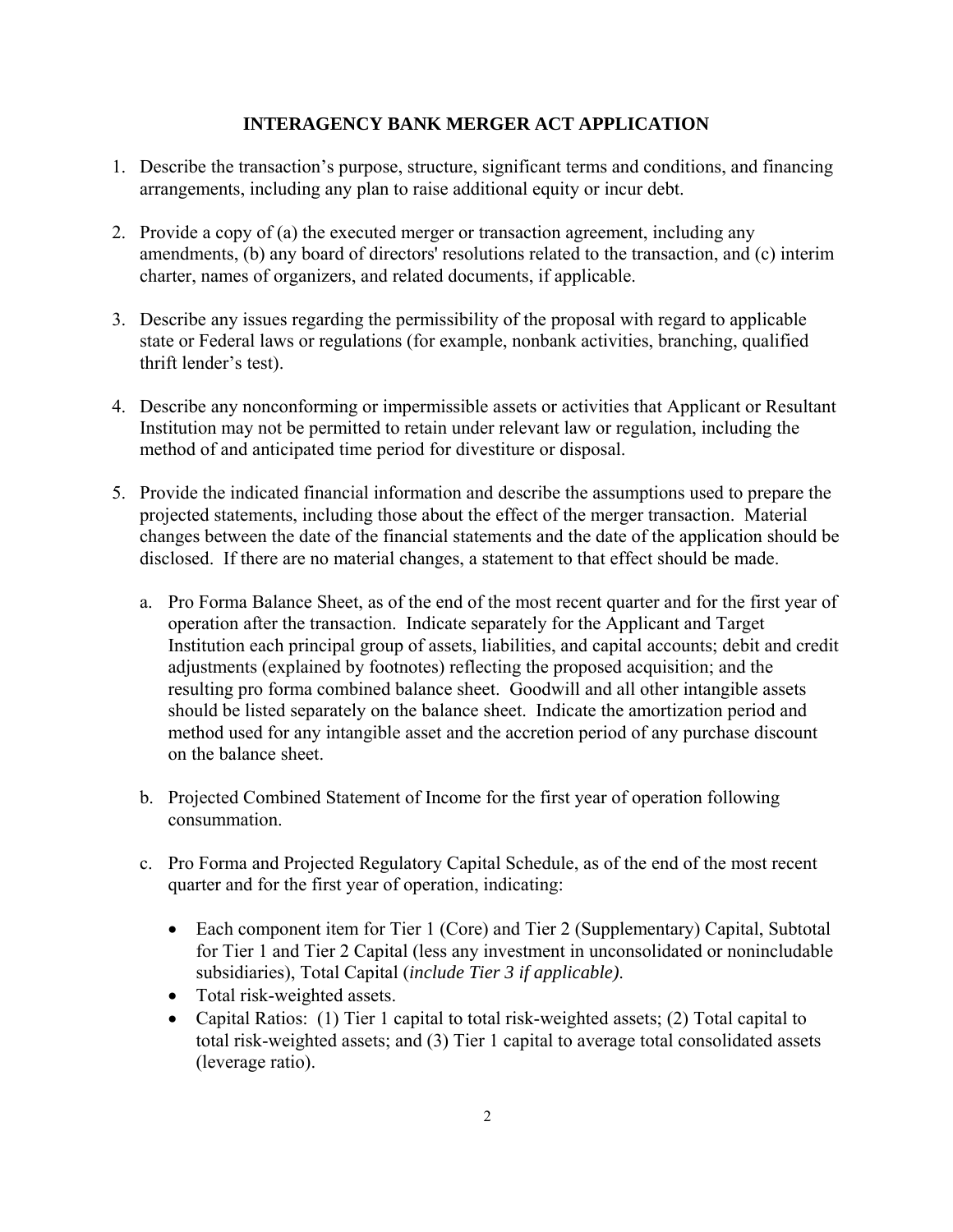- 6. List the directors and senior executive officers of the Resultant Institution and provide the name, address, position with and shares held in Resultant Institution or holding company, and principal occupation (if a director).
- 7. Describe how the proposal will meet the convenience and needs of the community. For the combining institutions, list any significant anticipated changes in services or products that will result from the consummation of the transaction. If any services or products will be discontinued, describe and explain the reasons.
- 8. Discuss the programs, products, and activities of the Applicant or the Resultant Institution that will meet the existing or anticipated needs of its community(ies) under the applicable criteria of the Community Reinvestment Act (CRA) regulation, including the needs of lowand moderate-income geographies and individuals. For an Applicant or Target Institution that has received a CRA composite rating of "needs to improve" or "substantial noncompliance" institution-wide or, where applicable, in a state or a multi-state MSA, or has received an evaluation of less than satisfactory performance in an MSA or in the non-MSA portion of a state in which the applicant is expanding as a result of the combination, describe the specific actions, if any, that have been taken to address the deficiencies in the institution's CRA performance record since the rating.
- 9. The Riegle-Neal Interstate Banking and Branching Efficiency Act of 1994 imposes additional considerations for certain interstate mergers between insured banks. Savings associations are not subject to 12 U.S.C. 1831u. If subject to these provisions, discuss authority; compliance with state age limits and host state(s) filing requirements; and applicability of nationwide and statewide concentration limits. In addition, discuss any other restrictions that the states seek to apply (including state antitrust restrictions).
- 10. List all offices that (a) will be established or retained as branches, including the main office, of the Target Institution, (b) are approved but unopened branch(es) of the Target Institution, including the date the current federal and state agencies granted approval(s), and (c) are existing branches that will be closed as a result of the proposal to the extent the information is available and indicate the effect on the branch customers served. For each branch, list the popular name, street address, city, county, state, and ZIP code.
- 11. As a result of this transaction, if the Applicant will be or will become affiliated with a company engaged in insurance activities that is subject to supervision by a state insurance regulator, provide:
	- a. The name of company.
	- b. A description of the insurance activity that the company is engaged in and has plans to conduct.
	- c. A list of each state and the lines of business in that state in which the company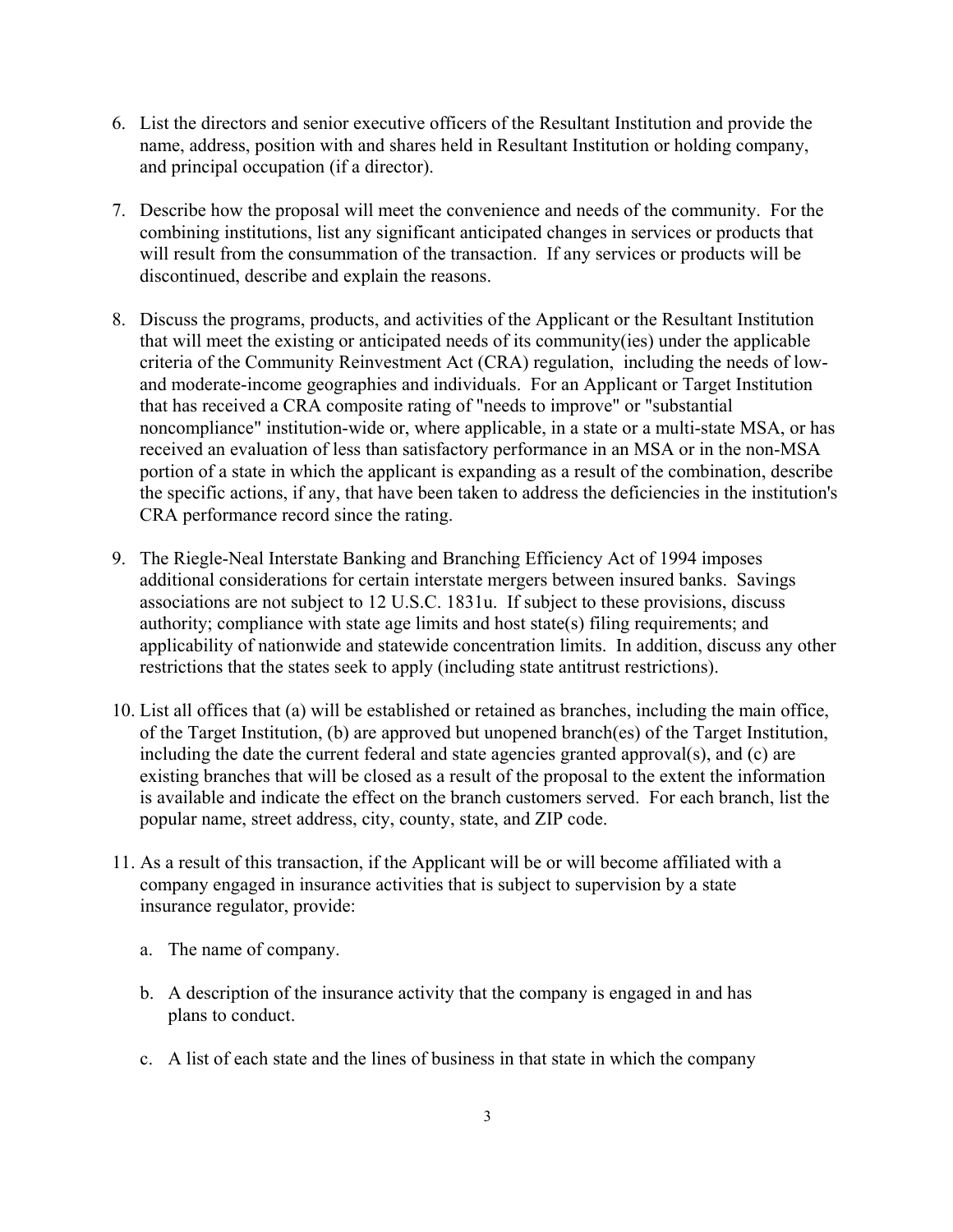holds, or will hold, an insurance license. Indicate the state where the company holds a resident license or charter, as applicable.

### **If a nonaffiliate transaction, the Applicant also must reply to items 12 through 14.**

- 12. Discuss the effects of the proposed transaction on existing competition in the relevant geographic market(s) where Applicant and Target Institution operate. Applicant should contact the appropriate regulatory agency for specific instructions to complete the competitive analysis.
- 13. If the proposed transaction involves a branch sale or any other divestiture of all or any portion of the bank, savings association or nonbank company (in the case of a merger under 12 U.S.C. 1828(c)(1)) to mitigate competitive effects, discuss the timing, purchaser, and other specific information.
- 14. Describe any management interlocking relationships (12 U.S.C. 3201-3208) that currently exist or would exist following consummation. Include a discussion of the permissibility of the interlock with regard to relevant laws and regulations.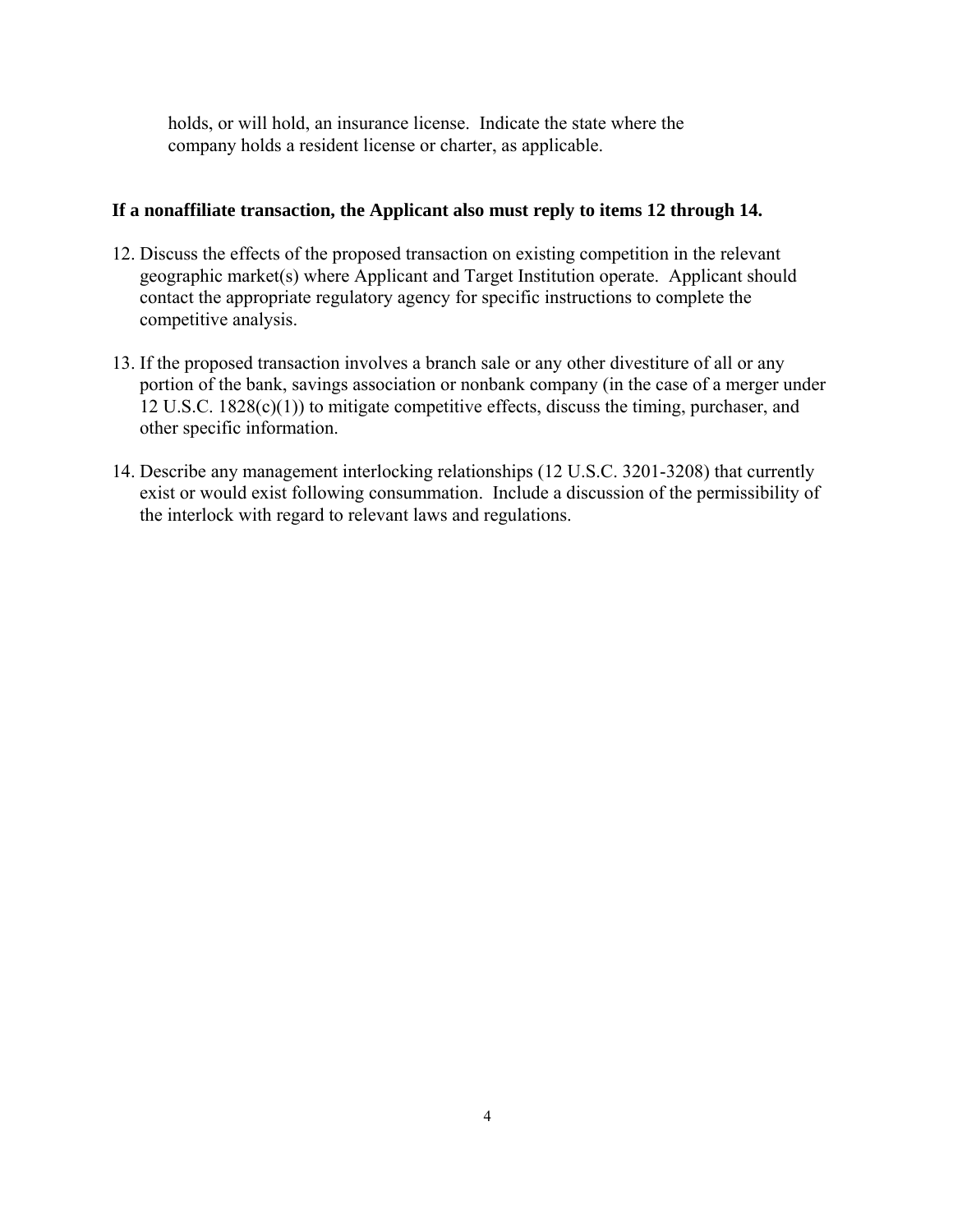#### **CERTIFICATION**

 $\overline{a}$ 

We hereby certify that our board of directors, by resolution, has authorized the filing of this application, and that to the best of our knowledge, it contains no misrepresentations or omissions of material facts. In addition, we agree to notify the agency if the facts described in the filing materially change prior to receiving a decision or prior to consummation. Any misrepresentation or omission of a material fact constitutes fraud in the inducement and may subject us to legal sanctions provided by 18 U.S.C. 1001 and 1007.

We acknowledge that approval of this application is in the discretion of the appropriate federal banking agency. Actions or communications, whether oral, written, or electronic, by an agency or its employees in connection with this filing, including approval of the application if granted, do not constitute a contract, either express or implied, or any other obligation binding upon the agency, other federal banking agencies, the United States, any other agency or entity of the United States, or any officer or employee of the United States. Such actions or communications will not affect the ability of any federal banking agency to exercise its supervisory, regulatory, or examination powers under applicable law and regulations. We further acknowledge that the foregoing may not be waived or modified by any employee or agent of a federal banking agency or of the United States.

| by                   |                                                |
|----------------------|------------------------------------------------|
| (Applicant)          | (Signature of Authorized Officer) <sup>1</sup> |
| (Typed               | Name)                                          |
| (Title)              |                                                |
| by                   |                                                |
| (Target Institution) | (Signature of Authorized Officer) <sup>1</sup> |
|                      | (Typed Name)                                   |
| (Title)              |                                                |

<sup>&</sup>lt;sup>1</sup>In multiple-step combinations, applicants should ensure that authorized officers of the combining institutions sign.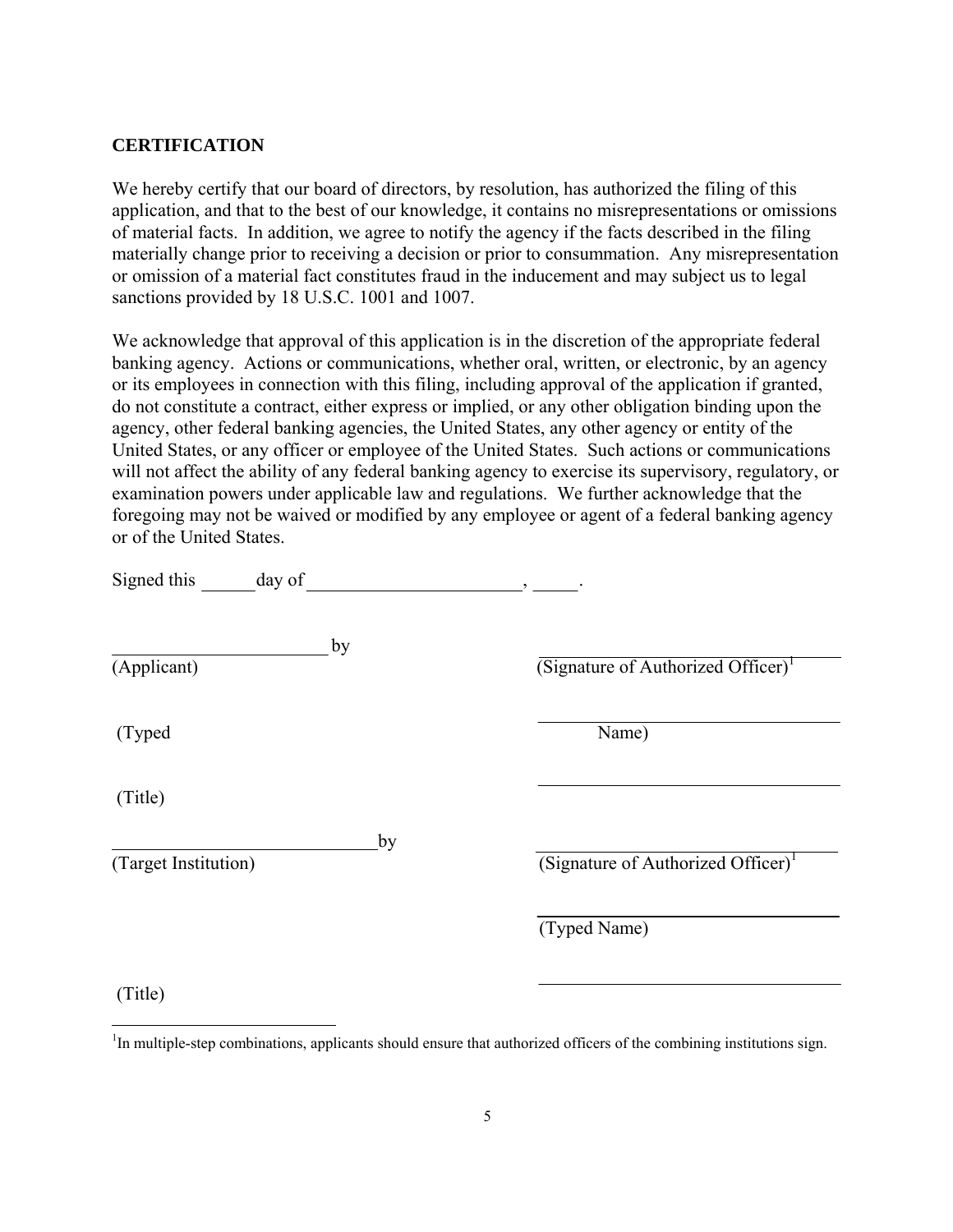## **COMPTROLLER OF THE CURRENCY**

## **OFFICE OF THRIFT SUPERVISION**

## **SUPPLEMENT TO INTERAGENCY BANK MERGER ACT APPLICATION**

All OCC and OTS Applicants should provide the following supplem ental information with their application:

- 15. If any of the com bining institutions have entered into com mitments with com munity organizations, civic associations, or similar entities concerning providing banking services to the community, describe the commitment.
- 16. If the Resultant Institution will not assum e the obligations entered into by the Target Institution, explain the reasons and describe the impact on the communities to be affected.

If filing with the OCC:

17. Identify and state the activity of each subsidiary to be acquired. If acquiring a non-national bank subsidiary, provide the information and analysis of the subsidiary's activities that would be required if it were established pursuant to 12 C.F.R. 5.34 or 5.39.

If filing with the OTS:

17. Provide the information to satisfy the requirements of 12 C.F.R. 563.22(d)(1)(vi).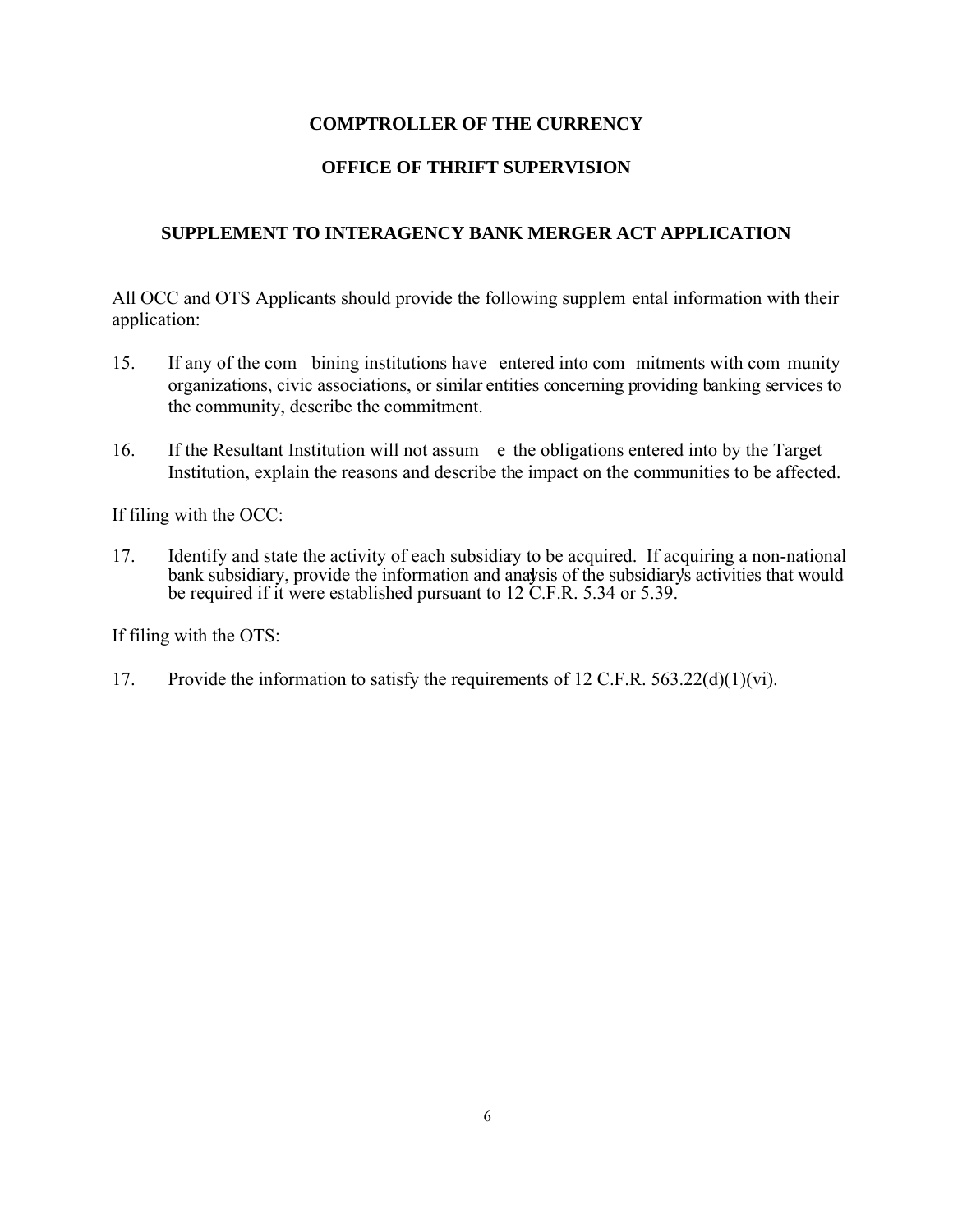## **FEDERAL RESERVE SYSTEM**

## **SUPPLEMENT TO INTERAGENCY BANK MERGER ACT APPLICATION**

All FRB Applicants should provide the following supplemental information with their application:

15. If the pro forma consolidated assets of A pplicant's parent holding company are less than \$150 million and parent company long-term debt will exceed 30 percent of parent company equity capital accounts on a pro form a basis, provide cash flow projections for the parent company which clearly demonstrate the ability to reduce the long-term debt-to-equity ratio to 30 percent or less within 12 years of consummation.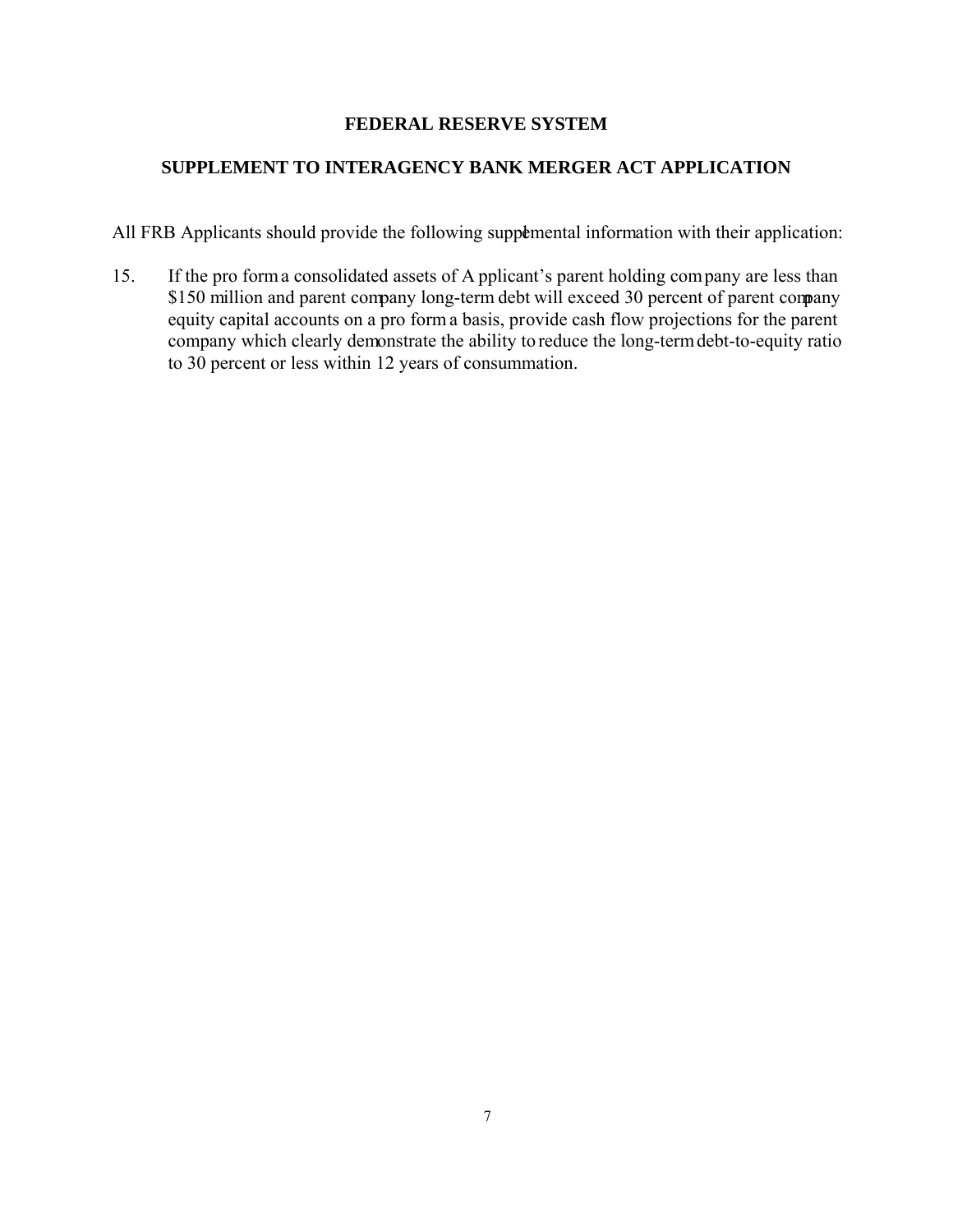#### **FEDERAL DEPOSIT INSURANCE CORPORATION**

#### **SUPPLEMENT TO INTERAGENCY BANK MERGER ACT APPLICATION**

All FDIC Applicants should provide the following supplemental information with their application:

15. This section supplements question 12 of the Interagency Bank Merger Act Application for transactions between nonaffiliated parties. Additional guidance relating to the FDIC's consideration of the competitive factors in a proposed merger transaction is contained in the FDIC's Rules and Regulations (12 C.F.R. 303 Subpart D) and Statement of Policy on Bank Merger Transactions (2 FDIC Law, Regulations, and Related Acts (FDIC) 5145).

#### **I. Delineation of the relevant geographic market(s).**

The relevant geographic market includes the areas in which the offices to be acquired are located and from which those offices derive the predominant portion of their loans, deposits, or other business. The relevant geographic market also includes the areas where existing and potential customers impacted by the proposed merger may practically turn for alternative sources of banking services.

- (a) Prepare schedules for the Applicant Institution and Target Institution showing the total number of accounts and total dollar volume of deposits<sup> $2$ </sup> for each municipality or census tract, where applicable, according to the recorded address of the depositor (do not submit supporting data). Small amounts may be aggregated and identified as "other." *If the Applicant Institution is a multi-office institution, Applicant Institution deposit information should be provided only for those offices within or proximate to the area(s) described below under paragraph (b).*
- (b) Identify those areas where existing and potential customers of the offices to be acquired may practically turn for alternative sources of banking services. If consideration of the availability of such alternative banking services results in a market area considerably different from that indicated by the sources of deposits, discuss and provide necessary supporting information.
- (c) Using the information collected in paragraphs (a) and (b), provide a narrative description of the delineated relevant geographic market(s).
- (d) Provide any additional information necessary to support the delineated relevant geographic market(s). Supporting information may include relevant demographic information, locations of major employers, retail trade statistics, and/or information on

<sup>&</sup>lt;sup>2</sup> In most cases, total deposits will serve as an adequate proxy for the overall share of banking business in the relevant geographic market area; however, other analytical proxies may be appropriate in certain cases (for example, a merger transaction involving trust companies).